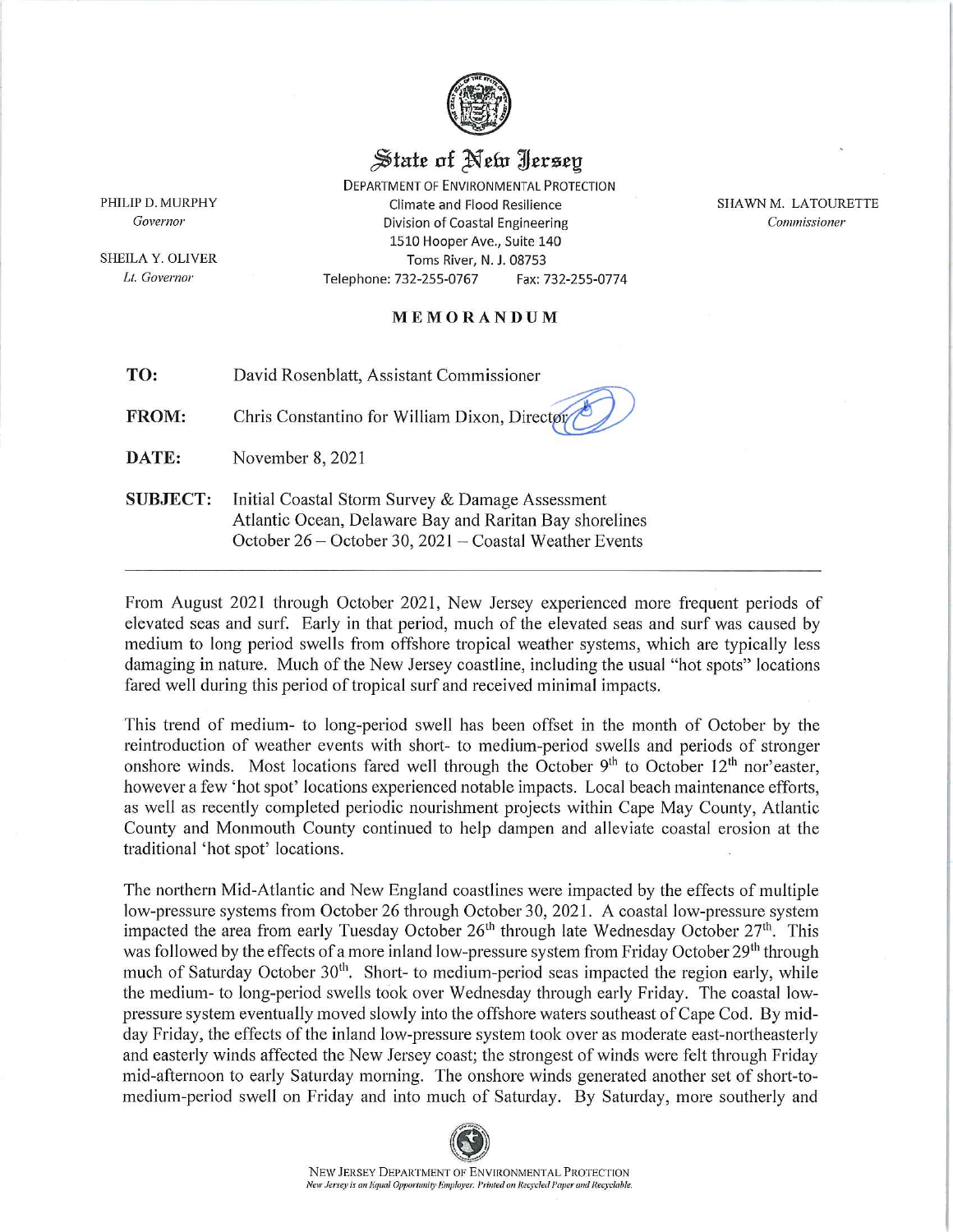southwesterly winds were generated and eventually transitioned to more westerly on Sunday and once again the swell grew into more of a medium- and long-period swell. Surf heights peaked at 4 to 8 feet on Tuesday and again at 4 to 6 feet late Friday and Saturday; conditions became cleaner and less chaotic on Sunday with surf in the 2 to 4 feet range. Throughout the weather events, the greatest surf heights were generally observed around jetties, groins, inlets, and piers.

Off the New Jersey coast, buoys recorded wind gusts over 50 mph at the nearshore locations and over 60 mph at the offshore locations. Inland reporting stations recorded gusts over 60 mph during the peak of the event, with the strongest period occurring on Friday October 29<sup>th</sup>. During this period, nearby buoys recorded peak sea heights between 13 and 19 feet. The oceanfront tides reached minor flood stage levels during 2 to 4 high tide cycles from October 26<sup>th</sup> through October 30<sup>th</sup>. All back bay locations reached minor flood stage level several times. A few locations reached moderate flood stage level several times during the same period. These elevated tidal events were a product of moderate to strong onshore winds as well as the first low-pressure system meandering offshore for much of the time period.

A full post-storm assessment for the coastal weather events during the period from October 26 through October 30, 2021, was conducted on Monday November  $1<sup>st</sup>$ ; the results of this assessment are contained in this report. During the compilation of this report, the surf conditions were around 1-3 feet with west and west-northwest winds gusting up to 30 mph. A detailed summary listed by municipality from north to south is enclosed.

Of the 81 sites surveyed, 81 had minor beach or dune erosion, 0 had moderate beach or dune erosion and 0 had major beach or dune erosion. Criteria for determining damage levels is listed at the end of this summary.

Please note that the storm damage assessments found herein were conducted in a rapid time interval with pre-storm and post-storm observations being made immediately before and after the event in question. Please note that the changes documented in this report are from this event; preexisting conditions (i.e. scarps in dunes prior to the event) and what caused these conditions are not always reported herein. It is often the Division's experience that much of the material eroded from the "dry" beach area has not been lost, but rather redistributed within the beach profile system, such as creation or enlargement of offshore sand bars. Our expectation is that much of this material will return to the "dry" beach in time following the storm; this time frame may vary based on several contributing factors such as storm frequency and duration.

## **\* Damage Levels:**

Major erosion – consists of significant or total beach berm loss and/or significant erosion and scarping of the dunes.

Moderate erosion – consists of significant scarping and/or significant sloped erosion of beach berm and/or minor erosion of the dunes.

Minor erosion – consists of redistribution of sand within the beach profile or loss of sand without significant scarping or significant sloped erosion.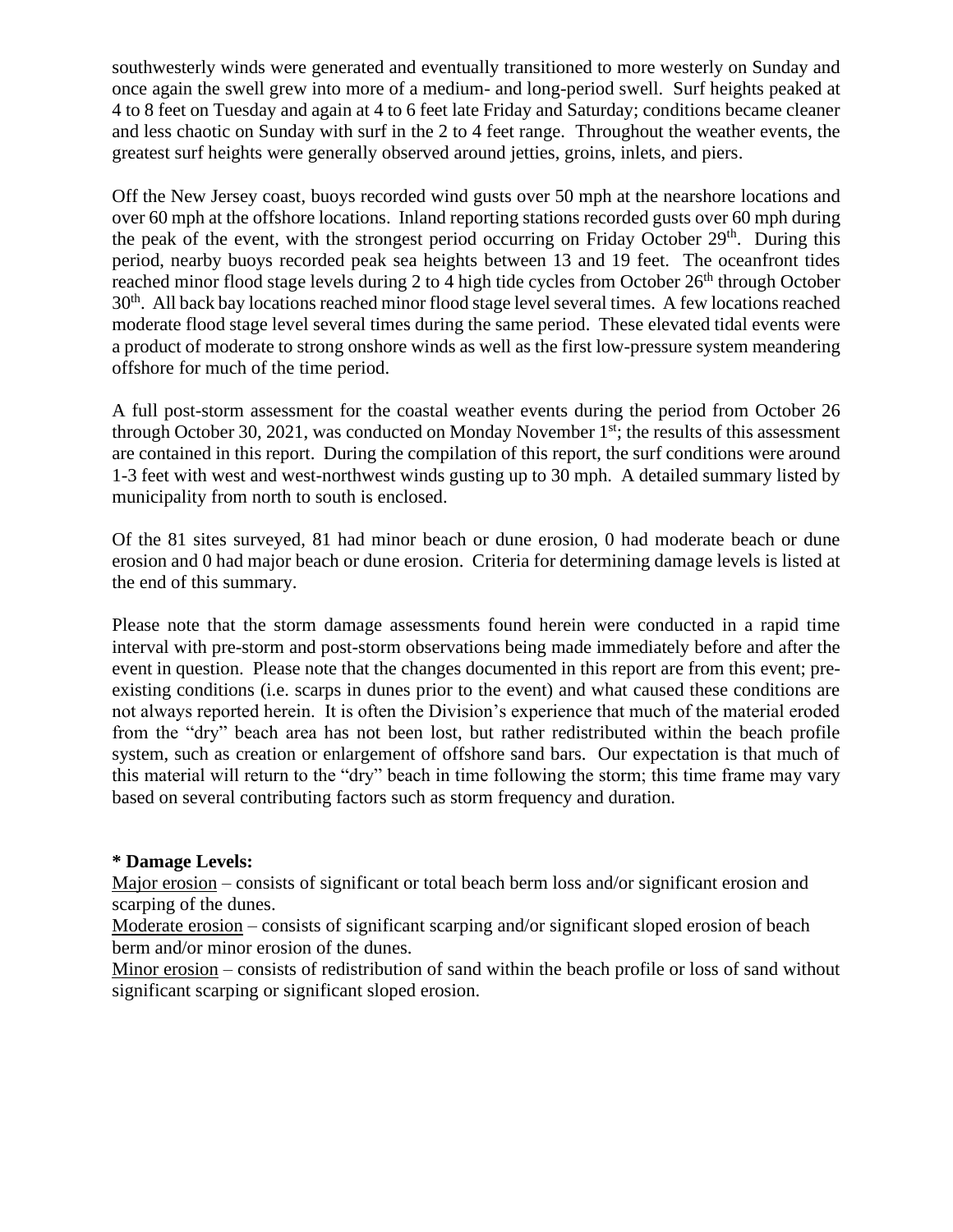| <b>LOCATION</b>                      | <b>INSPECTION NOTES</b>                                                                                | <b>DAMAGE LEVEL*</b> |
|--------------------------------------|--------------------------------------------------------------------------------------------------------|----------------------|
| PERTH AMBOY                          | Minor sloped erosion and redistribution of sand. No                                                    | Minor                |
|                                      | major incidents or damage observed or reported.                                                        |                      |
| <b>SOUTH AMBOY</b>                   | Minor sloped erosion and redistribution of sand. No                                                    | Minor                |
|                                      | major incidents or damage observed or reported.                                                        |                      |
| <b>OLD BRIDGE</b>                    | Additional vertical scarping up to 2' in height and 2'                                                 |                      |
|                                      | in width to pre-existing scarp. No major incidents or                                                  | Minor                |
|                                      | damage observed or reported                                                                            |                      |
| <b>ABERDEEN</b><br><b>ABERDEEN</b>   | No major incidents or damage observed or reported.                                                     | Minor                |
| <b>CLIFFWOOD BEACH</b>               | Wave runup/tide to the upper beach. Sand over wash<br>reported along Lakeshore Dr. and Ocean Blvd. No  | Minor                |
|                                      | major incidents or damage observed or reported.                                                        |                      |
| <b>KEYPORT</b>                       | Minor sloped erosion and redistribution of sand. No                                                    |                      |
|                                      | major incidents or damage observed or reported.                                                        | Minor                |
| <b>UNION BEACH</b>                   | Minor sloped erosion and redistribution of sand. No                                                    |                      |
|                                      | major incidents or damage observed or reported.                                                        | Minor                |
| KEANSBURG-                           | Minor sloped erosion and redistribution of sand. No                                                    |                      |
| <b>BAYSHORE</b>                      | major incidents or damage reported. Gate was closed                                                    | Minor                |
| <b>FLOODGATE</b>                     | consistent with the Operations Manual.                                                                 |                      |
| <b>KEANSBURG</b>                     | Floodgate Facility to Point Comfort: Up to 25' of                                                      |                      |
|                                      | sloped erosion, $1' - 2'$ in height. Some wave runup to                                                |                      |
|                                      | the upper beach. Various sections of pre-existing                                                      |                      |
|                                      | vertical beach scarps, up to 5' in height.                                                             |                      |
|                                      | Point Comfort to Ideal Beach: Up to 20' of sloped                                                      |                      |
|                                      | erosion, 1'-2' in height. Additional vertical beach                                                    |                      |
|                                      | scarping up 2' in height, 1' in width, and 30' in length                                               | Minor                |
|                                      | to the pre-existing scarps near Point Comfort. No                                                      |                      |
|                                      | major incidents or damage observed or reported.                                                        |                      |
|                                      | Ideal Beach to Pews Creek: Up to 10' of sloped                                                         |                      |
|                                      | erosion, 1'-2' in height. No major incidents or                                                        |                      |
|                                      | damage observed or reported.                                                                           |                      |
| <b>MIDDLETOWN</b>                    | Pews Creek Pump Station: Gate was closed                                                               |                      |
|                                      | consistent with the Operations Manual.                                                                 | Minor                |
|                                      | Port Monmouth: Up to 10' of sloped erosion. 1'-2' in                                                   |                      |
|                                      | height. No major incidents or damage observed or                                                       | Minor                |
|                                      | reported.                                                                                              |                      |
|                                      | <b>Belford:</b> Existing 6' scarp along the dike at the ferry                                          |                      |
|                                      | terminal increased in width by an additional 1'-2'. No                                                 | Minor                |
|                                      | major incidents or damage observed or reported.                                                        |                      |
|                                      | <b>Leonardo:</b> Minor sloped erosion and redistribution of                                            |                      |
|                                      | sand. No major incidents or damage observed or                                                         | Minor                |
|                                      | reported.                                                                                              |                      |
| <b>ATLANTIC</b>                      | Minor sloped erosion and redistribution of sand. No                                                    | Minor                |
| <b>HIGHLANDS</b><br><b>HIGHLANDS</b> | major incidents or damage observed or reported.                                                        |                      |
|                                      | Minor sloped erosion and redistribution of sand. No<br>major incidents or damage observed or reported. | Minor                |
|                                      |                                                                                                        |                      |
| <b>SEA BRIGHT</b>                    | Up to 10' of sloped erosion. Windblown sand                                                            |                      |
|                                      | observed in parking lot. No major incidents or damage                                                  | Minor                |
| <b>MONMOUTH</b>                      | observed or reported.<br>Riverview Road to Beach Rd.: Up to 40' of sloped                              |                      |
| <b>BEACH</b>                         | erosion with some wave runup/tide to the upper beach.                                                  | Minor                |
|                                      | Some windblown sand overtopped the seawall.                                                            |                      |
|                                      | Beach Rd. to South end of Borough: Up to 40' of                                                        |                      |
|                                      | sloped erosion with some vertical beach scarping near                                                  |                      |
|                                      | Beach Road. Wave runup/tide to the upper beach.                                                        | Minor                |
|                                      | Some windblown sand observed in public parking lot.                                                    |                      |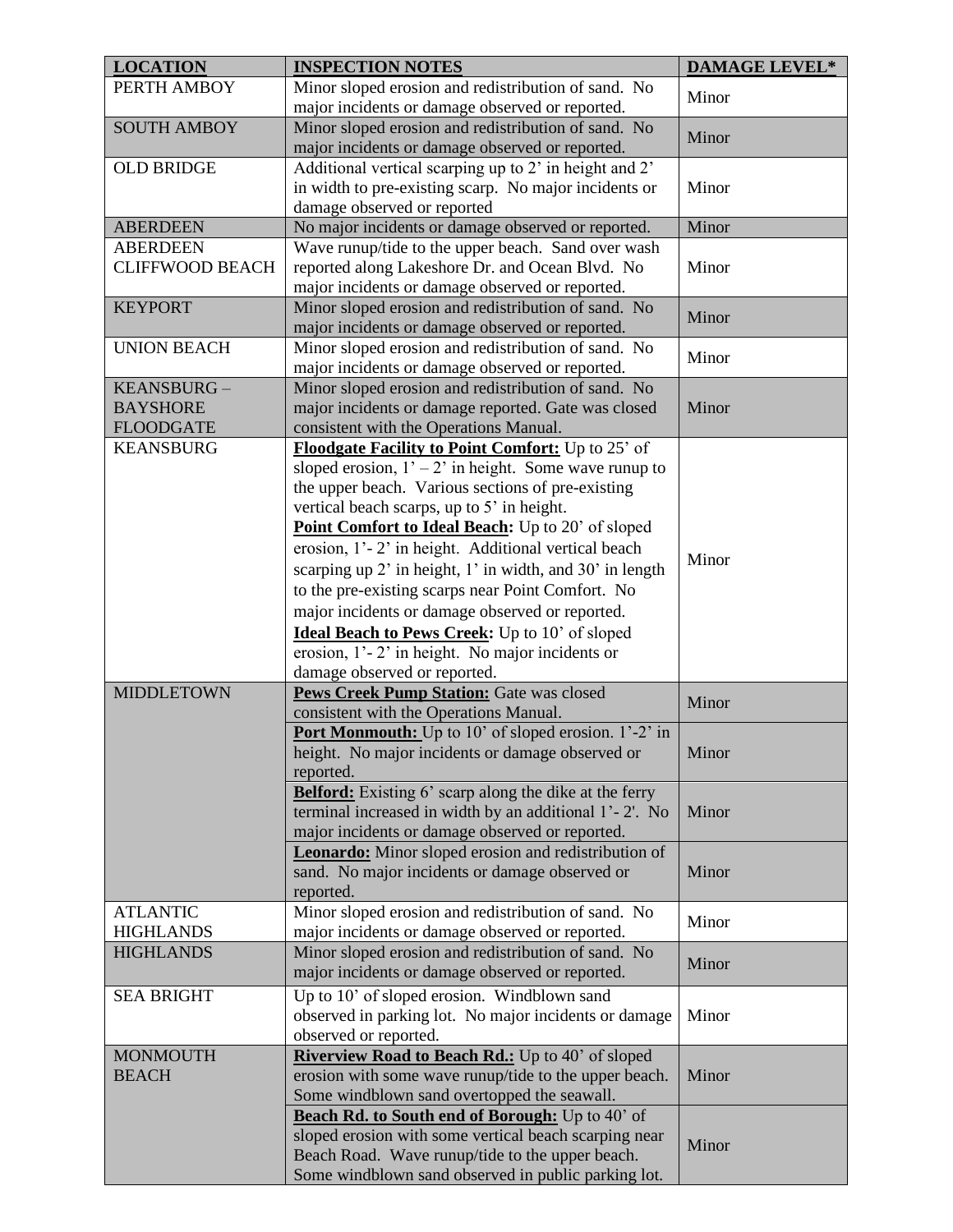| erosion and redistribution of sand. Some wave<br>Minor<br>runup/tide to the upper beach.<br>Seaview Ave. to Cottage Pl.: Up to 35' of sloped<br>erosion. Wave runup/tide to the upper beach. Some<br>Minor<br>windblown sand observed.<br>Cottage Pl. to Pullman Ave.: Up to 35' of sloped<br>Minor<br>erosion with various sections of vertical beach scarps<br>up to 1' in height.<br><b>DEAL</b><br>Minor sloped erosion and redistribution of sand.<br>Windblown sand on some street ends. Wave<br>Minor<br>runup/tide to the upper beach. No major incidents or<br>damage observed or reported.<br>Minor sloped erosion and redistribution of sand.<br><b>ALLENHURST</b><br>Minor<br>Wave runup/tide to the upper beach. No major<br>incidents or damage observed or reported.<br><b>LOCH ARBOUR</b><br>Up to 10' of sloped erosion and redistribution of sand.<br>Wave runup/tide to the upper beach. No major<br>Minor<br>incidents or damage observed or reported.<br>Minor sloped erosion and redistribution of sand.<br><b>ASBURY PARK</b><br>Minor<br>Wave runup/tide to the upper beach. No major<br>incidents or damage observed or reported.<br>Up to 35' sloped erosion and redistribution of sand.<br><b>NEPTUNE</b><br><b>OCEAN GROVE</b><br>Active beach maintenance observed. Wave runup/tide<br>Minor<br>to the upper beach. No major incidents or damage<br>observed or reported.<br><b>BRADLEY BEACH</b><br>Up to 25' sloped erosion and redistribution of sand.<br>Minor<br>Wave runup/tide to the upper beach. No major<br>incidents or damage observed or reported.<br><b>AVON</b><br>Minor sloped erosion and redistribution of sand.<br>Minor<br>Wave runup/tide to the upper beach. No major<br>incidents or damage observed or reported.<br>Up to 60' of sloped erosion and redistribution of sand.<br><b>BELMAR</b><br>Windblown sand along boardwalk and street. Active<br>beach maintenance observed. Wave runup/tide to the<br>Minor<br>upper beach. No major incidents or damage observed<br>or reported.<br>Minor erosion and redistribution of sand. Windblown<br><b>SPRING LAKE</b><br>sand along boardwalk and street. Active beach<br>maintenance observed. Wave runup/tide to the upper<br>Minor<br>beach. No major incidents or damage observed or<br>reported.<br>Minor erosion and redistribution of sand. Vertical<br><b>SEA GIRT</b><br>dune scarping up to 4' in height at the south end of<br>Minor<br>municipality. Wave runup/tide to the upper<br>beach/dune. No major incidents or damage observed<br>or reported.<br>Minor erosion and redistribution of sand. Wave<br><b>MANASQUAN</b><br>Minor<br>runup/tide to the upper beach. No major incidents or<br>damage observed or reported. | <b>LONG BRANCH</b> | <b>Seven Presidents to Seaview Ave.:</b> Minor sloped |  |
|----------------------------------------------------------------------------------------------------------------------------------------------------------------------------------------------------------------------------------------------------------------------------------------------------------------------------------------------------------------------------------------------------------------------------------------------------------------------------------------------------------------------------------------------------------------------------------------------------------------------------------------------------------------------------------------------------------------------------------------------------------------------------------------------------------------------------------------------------------------------------------------------------------------------------------------------------------------------------------------------------------------------------------------------------------------------------------------------------------------------------------------------------------------------------------------------------------------------------------------------------------------------------------------------------------------------------------------------------------------------------------------------------------------------------------------------------------------------------------------------------------------------------------------------------------------------------------------------------------------------------------------------------------------------------------------------------------------------------------------------------------------------------------------------------------------------------------------------------------------------------------------------------------------------------------------------------------------------------------------------------------------------------------------------------------------------------------------------------------------------------------------------------------------------------------------------------------------------------------------------------------------------------------------------------------------------------------------------------------------------------------------------------------------------------------------------------------------------------------------------------------------------------------------------------------------------------------------------------------------------------------------------------------------------------------------------------------------------------------------------|--------------------|-------------------------------------------------------|--|
|                                                                                                                                                                                                                                                                                                                                                                                                                                                                                                                                                                                                                                                                                                                                                                                                                                                                                                                                                                                                                                                                                                                                                                                                                                                                                                                                                                                                                                                                                                                                                                                                                                                                                                                                                                                                                                                                                                                                                                                                                                                                                                                                                                                                                                                                                                                                                                                                                                                                                                                                                                                                                                                                                                                                              |                    |                                                       |  |
|                                                                                                                                                                                                                                                                                                                                                                                                                                                                                                                                                                                                                                                                                                                                                                                                                                                                                                                                                                                                                                                                                                                                                                                                                                                                                                                                                                                                                                                                                                                                                                                                                                                                                                                                                                                                                                                                                                                                                                                                                                                                                                                                                                                                                                                                                                                                                                                                                                                                                                                                                                                                                                                                                                                                              |                    |                                                       |  |
|                                                                                                                                                                                                                                                                                                                                                                                                                                                                                                                                                                                                                                                                                                                                                                                                                                                                                                                                                                                                                                                                                                                                                                                                                                                                                                                                                                                                                                                                                                                                                                                                                                                                                                                                                                                                                                                                                                                                                                                                                                                                                                                                                                                                                                                                                                                                                                                                                                                                                                                                                                                                                                                                                                                                              |                    |                                                       |  |
|                                                                                                                                                                                                                                                                                                                                                                                                                                                                                                                                                                                                                                                                                                                                                                                                                                                                                                                                                                                                                                                                                                                                                                                                                                                                                                                                                                                                                                                                                                                                                                                                                                                                                                                                                                                                                                                                                                                                                                                                                                                                                                                                                                                                                                                                                                                                                                                                                                                                                                                                                                                                                                                                                                                                              |                    |                                                       |  |
|                                                                                                                                                                                                                                                                                                                                                                                                                                                                                                                                                                                                                                                                                                                                                                                                                                                                                                                                                                                                                                                                                                                                                                                                                                                                                                                                                                                                                                                                                                                                                                                                                                                                                                                                                                                                                                                                                                                                                                                                                                                                                                                                                                                                                                                                                                                                                                                                                                                                                                                                                                                                                                                                                                                                              |                    |                                                       |  |
|                                                                                                                                                                                                                                                                                                                                                                                                                                                                                                                                                                                                                                                                                                                                                                                                                                                                                                                                                                                                                                                                                                                                                                                                                                                                                                                                                                                                                                                                                                                                                                                                                                                                                                                                                                                                                                                                                                                                                                                                                                                                                                                                                                                                                                                                                                                                                                                                                                                                                                                                                                                                                                                                                                                                              |                    |                                                       |  |
|                                                                                                                                                                                                                                                                                                                                                                                                                                                                                                                                                                                                                                                                                                                                                                                                                                                                                                                                                                                                                                                                                                                                                                                                                                                                                                                                                                                                                                                                                                                                                                                                                                                                                                                                                                                                                                                                                                                                                                                                                                                                                                                                                                                                                                                                                                                                                                                                                                                                                                                                                                                                                                                                                                                                              |                    |                                                       |  |
|                                                                                                                                                                                                                                                                                                                                                                                                                                                                                                                                                                                                                                                                                                                                                                                                                                                                                                                                                                                                                                                                                                                                                                                                                                                                                                                                                                                                                                                                                                                                                                                                                                                                                                                                                                                                                                                                                                                                                                                                                                                                                                                                                                                                                                                                                                                                                                                                                                                                                                                                                                                                                                                                                                                                              |                    |                                                       |  |
|                                                                                                                                                                                                                                                                                                                                                                                                                                                                                                                                                                                                                                                                                                                                                                                                                                                                                                                                                                                                                                                                                                                                                                                                                                                                                                                                                                                                                                                                                                                                                                                                                                                                                                                                                                                                                                                                                                                                                                                                                                                                                                                                                                                                                                                                                                                                                                                                                                                                                                                                                                                                                                                                                                                                              |                    |                                                       |  |
|                                                                                                                                                                                                                                                                                                                                                                                                                                                                                                                                                                                                                                                                                                                                                                                                                                                                                                                                                                                                                                                                                                                                                                                                                                                                                                                                                                                                                                                                                                                                                                                                                                                                                                                                                                                                                                                                                                                                                                                                                                                                                                                                                                                                                                                                                                                                                                                                                                                                                                                                                                                                                                                                                                                                              |                    |                                                       |  |
|                                                                                                                                                                                                                                                                                                                                                                                                                                                                                                                                                                                                                                                                                                                                                                                                                                                                                                                                                                                                                                                                                                                                                                                                                                                                                                                                                                                                                                                                                                                                                                                                                                                                                                                                                                                                                                                                                                                                                                                                                                                                                                                                                                                                                                                                                                                                                                                                                                                                                                                                                                                                                                                                                                                                              |                    |                                                       |  |
|                                                                                                                                                                                                                                                                                                                                                                                                                                                                                                                                                                                                                                                                                                                                                                                                                                                                                                                                                                                                                                                                                                                                                                                                                                                                                                                                                                                                                                                                                                                                                                                                                                                                                                                                                                                                                                                                                                                                                                                                                                                                                                                                                                                                                                                                                                                                                                                                                                                                                                                                                                                                                                                                                                                                              |                    |                                                       |  |
|                                                                                                                                                                                                                                                                                                                                                                                                                                                                                                                                                                                                                                                                                                                                                                                                                                                                                                                                                                                                                                                                                                                                                                                                                                                                                                                                                                                                                                                                                                                                                                                                                                                                                                                                                                                                                                                                                                                                                                                                                                                                                                                                                                                                                                                                                                                                                                                                                                                                                                                                                                                                                                                                                                                                              |                    |                                                       |  |
|                                                                                                                                                                                                                                                                                                                                                                                                                                                                                                                                                                                                                                                                                                                                                                                                                                                                                                                                                                                                                                                                                                                                                                                                                                                                                                                                                                                                                                                                                                                                                                                                                                                                                                                                                                                                                                                                                                                                                                                                                                                                                                                                                                                                                                                                                                                                                                                                                                                                                                                                                                                                                                                                                                                                              |                    |                                                       |  |
|                                                                                                                                                                                                                                                                                                                                                                                                                                                                                                                                                                                                                                                                                                                                                                                                                                                                                                                                                                                                                                                                                                                                                                                                                                                                                                                                                                                                                                                                                                                                                                                                                                                                                                                                                                                                                                                                                                                                                                                                                                                                                                                                                                                                                                                                                                                                                                                                                                                                                                                                                                                                                                                                                                                                              |                    |                                                       |  |
|                                                                                                                                                                                                                                                                                                                                                                                                                                                                                                                                                                                                                                                                                                                                                                                                                                                                                                                                                                                                                                                                                                                                                                                                                                                                                                                                                                                                                                                                                                                                                                                                                                                                                                                                                                                                                                                                                                                                                                                                                                                                                                                                                                                                                                                                                                                                                                                                                                                                                                                                                                                                                                                                                                                                              |                    |                                                       |  |
|                                                                                                                                                                                                                                                                                                                                                                                                                                                                                                                                                                                                                                                                                                                                                                                                                                                                                                                                                                                                                                                                                                                                                                                                                                                                                                                                                                                                                                                                                                                                                                                                                                                                                                                                                                                                                                                                                                                                                                                                                                                                                                                                                                                                                                                                                                                                                                                                                                                                                                                                                                                                                                                                                                                                              |                    |                                                       |  |
|                                                                                                                                                                                                                                                                                                                                                                                                                                                                                                                                                                                                                                                                                                                                                                                                                                                                                                                                                                                                                                                                                                                                                                                                                                                                                                                                                                                                                                                                                                                                                                                                                                                                                                                                                                                                                                                                                                                                                                                                                                                                                                                                                                                                                                                                                                                                                                                                                                                                                                                                                                                                                                                                                                                                              |                    |                                                       |  |
|                                                                                                                                                                                                                                                                                                                                                                                                                                                                                                                                                                                                                                                                                                                                                                                                                                                                                                                                                                                                                                                                                                                                                                                                                                                                                                                                                                                                                                                                                                                                                                                                                                                                                                                                                                                                                                                                                                                                                                                                                                                                                                                                                                                                                                                                                                                                                                                                                                                                                                                                                                                                                                                                                                                                              |                    |                                                       |  |
|                                                                                                                                                                                                                                                                                                                                                                                                                                                                                                                                                                                                                                                                                                                                                                                                                                                                                                                                                                                                                                                                                                                                                                                                                                                                                                                                                                                                                                                                                                                                                                                                                                                                                                                                                                                                                                                                                                                                                                                                                                                                                                                                                                                                                                                                                                                                                                                                                                                                                                                                                                                                                                                                                                                                              |                    |                                                       |  |
|                                                                                                                                                                                                                                                                                                                                                                                                                                                                                                                                                                                                                                                                                                                                                                                                                                                                                                                                                                                                                                                                                                                                                                                                                                                                                                                                                                                                                                                                                                                                                                                                                                                                                                                                                                                                                                                                                                                                                                                                                                                                                                                                                                                                                                                                                                                                                                                                                                                                                                                                                                                                                                                                                                                                              |                    |                                                       |  |
|                                                                                                                                                                                                                                                                                                                                                                                                                                                                                                                                                                                                                                                                                                                                                                                                                                                                                                                                                                                                                                                                                                                                                                                                                                                                                                                                                                                                                                                                                                                                                                                                                                                                                                                                                                                                                                                                                                                                                                                                                                                                                                                                                                                                                                                                                                                                                                                                                                                                                                                                                                                                                                                                                                                                              |                    |                                                       |  |
|                                                                                                                                                                                                                                                                                                                                                                                                                                                                                                                                                                                                                                                                                                                                                                                                                                                                                                                                                                                                                                                                                                                                                                                                                                                                                                                                                                                                                                                                                                                                                                                                                                                                                                                                                                                                                                                                                                                                                                                                                                                                                                                                                                                                                                                                                                                                                                                                                                                                                                                                                                                                                                                                                                                                              |                    |                                                       |  |
|                                                                                                                                                                                                                                                                                                                                                                                                                                                                                                                                                                                                                                                                                                                                                                                                                                                                                                                                                                                                                                                                                                                                                                                                                                                                                                                                                                                                                                                                                                                                                                                                                                                                                                                                                                                                                                                                                                                                                                                                                                                                                                                                                                                                                                                                                                                                                                                                                                                                                                                                                                                                                                                                                                                                              |                    |                                                       |  |
|                                                                                                                                                                                                                                                                                                                                                                                                                                                                                                                                                                                                                                                                                                                                                                                                                                                                                                                                                                                                                                                                                                                                                                                                                                                                                                                                                                                                                                                                                                                                                                                                                                                                                                                                                                                                                                                                                                                                                                                                                                                                                                                                                                                                                                                                                                                                                                                                                                                                                                                                                                                                                                                                                                                                              |                    |                                                       |  |
|                                                                                                                                                                                                                                                                                                                                                                                                                                                                                                                                                                                                                                                                                                                                                                                                                                                                                                                                                                                                                                                                                                                                                                                                                                                                                                                                                                                                                                                                                                                                                                                                                                                                                                                                                                                                                                                                                                                                                                                                                                                                                                                                                                                                                                                                                                                                                                                                                                                                                                                                                                                                                                                                                                                                              |                    |                                                       |  |
|                                                                                                                                                                                                                                                                                                                                                                                                                                                                                                                                                                                                                                                                                                                                                                                                                                                                                                                                                                                                                                                                                                                                                                                                                                                                                                                                                                                                                                                                                                                                                                                                                                                                                                                                                                                                                                                                                                                                                                                                                                                                                                                                                                                                                                                                                                                                                                                                                                                                                                                                                                                                                                                                                                                                              |                    |                                                       |  |
|                                                                                                                                                                                                                                                                                                                                                                                                                                                                                                                                                                                                                                                                                                                                                                                                                                                                                                                                                                                                                                                                                                                                                                                                                                                                                                                                                                                                                                                                                                                                                                                                                                                                                                                                                                                                                                                                                                                                                                                                                                                                                                                                                                                                                                                                                                                                                                                                                                                                                                                                                                                                                                                                                                                                              |                    |                                                       |  |
|                                                                                                                                                                                                                                                                                                                                                                                                                                                                                                                                                                                                                                                                                                                                                                                                                                                                                                                                                                                                                                                                                                                                                                                                                                                                                                                                                                                                                                                                                                                                                                                                                                                                                                                                                                                                                                                                                                                                                                                                                                                                                                                                                                                                                                                                                                                                                                                                                                                                                                                                                                                                                                                                                                                                              |                    |                                                       |  |
|                                                                                                                                                                                                                                                                                                                                                                                                                                                                                                                                                                                                                                                                                                                                                                                                                                                                                                                                                                                                                                                                                                                                                                                                                                                                                                                                                                                                                                                                                                                                                                                                                                                                                                                                                                                                                                                                                                                                                                                                                                                                                                                                                                                                                                                                                                                                                                                                                                                                                                                                                                                                                                                                                                                                              |                    |                                                       |  |
|                                                                                                                                                                                                                                                                                                                                                                                                                                                                                                                                                                                                                                                                                                                                                                                                                                                                                                                                                                                                                                                                                                                                                                                                                                                                                                                                                                                                                                                                                                                                                                                                                                                                                                                                                                                                                                                                                                                                                                                                                                                                                                                                                                                                                                                                                                                                                                                                                                                                                                                                                                                                                                                                                                                                              |                    |                                                       |  |
|                                                                                                                                                                                                                                                                                                                                                                                                                                                                                                                                                                                                                                                                                                                                                                                                                                                                                                                                                                                                                                                                                                                                                                                                                                                                                                                                                                                                                                                                                                                                                                                                                                                                                                                                                                                                                                                                                                                                                                                                                                                                                                                                                                                                                                                                                                                                                                                                                                                                                                                                                                                                                                                                                                                                              |                    |                                                       |  |
|                                                                                                                                                                                                                                                                                                                                                                                                                                                                                                                                                                                                                                                                                                                                                                                                                                                                                                                                                                                                                                                                                                                                                                                                                                                                                                                                                                                                                                                                                                                                                                                                                                                                                                                                                                                                                                                                                                                                                                                                                                                                                                                                                                                                                                                                                                                                                                                                                                                                                                                                                                                                                                                                                                                                              |                    |                                                       |  |
|                                                                                                                                                                                                                                                                                                                                                                                                                                                                                                                                                                                                                                                                                                                                                                                                                                                                                                                                                                                                                                                                                                                                                                                                                                                                                                                                                                                                                                                                                                                                                                                                                                                                                                                                                                                                                                                                                                                                                                                                                                                                                                                                                                                                                                                                                                                                                                                                                                                                                                                                                                                                                                                                                                                                              |                    |                                                       |  |
|                                                                                                                                                                                                                                                                                                                                                                                                                                                                                                                                                                                                                                                                                                                                                                                                                                                                                                                                                                                                                                                                                                                                                                                                                                                                                                                                                                                                                                                                                                                                                                                                                                                                                                                                                                                                                                                                                                                                                                                                                                                                                                                                                                                                                                                                                                                                                                                                                                                                                                                                                                                                                                                                                                                                              |                    |                                                       |  |
|                                                                                                                                                                                                                                                                                                                                                                                                                                                                                                                                                                                                                                                                                                                                                                                                                                                                                                                                                                                                                                                                                                                                                                                                                                                                                                                                                                                                                                                                                                                                                                                                                                                                                                                                                                                                                                                                                                                                                                                                                                                                                                                                                                                                                                                                                                                                                                                                                                                                                                                                                                                                                                                                                                                                              |                    |                                                       |  |
|                                                                                                                                                                                                                                                                                                                                                                                                                                                                                                                                                                                                                                                                                                                                                                                                                                                                                                                                                                                                                                                                                                                                                                                                                                                                                                                                                                                                                                                                                                                                                                                                                                                                                                                                                                                                                                                                                                                                                                                                                                                                                                                                                                                                                                                                                                                                                                                                                                                                                                                                                                                                                                                                                                                                              |                    |                                                       |  |
|                                                                                                                                                                                                                                                                                                                                                                                                                                                                                                                                                                                                                                                                                                                                                                                                                                                                                                                                                                                                                                                                                                                                                                                                                                                                                                                                                                                                                                                                                                                                                                                                                                                                                                                                                                                                                                                                                                                                                                                                                                                                                                                                                                                                                                                                                                                                                                                                                                                                                                                                                                                                                                                                                                                                              |                    |                                                       |  |
|                                                                                                                                                                                                                                                                                                                                                                                                                                                                                                                                                                                                                                                                                                                                                                                                                                                                                                                                                                                                                                                                                                                                                                                                                                                                                                                                                                                                                                                                                                                                                                                                                                                                                                                                                                                                                                                                                                                                                                                                                                                                                                                                                                                                                                                                                                                                                                                                                                                                                                                                                                                                                                                                                                                                              |                    |                                                       |  |
|                                                                                                                                                                                                                                                                                                                                                                                                                                                                                                                                                                                                                                                                                                                                                                                                                                                                                                                                                                                                                                                                                                                                                                                                                                                                                                                                                                                                                                                                                                                                                                                                                                                                                                                                                                                                                                                                                                                                                                                                                                                                                                                                                                                                                                                                                                                                                                                                                                                                                                                                                                                                                                                                                                                                              |                    |                                                       |  |
|                                                                                                                                                                                                                                                                                                                                                                                                                                                                                                                                                                                                                                                                                                                                                                                                                                                                                                                                                                                                                                                                                                                                                                                                                                                                                                                                                                                                                                                                                                                                                                                                                                                                                                                                                                                                                                                                                                                                                                                                                                                                                                                                                                                                                                                                                                                                                                                                                                                                                                                                                                                                                                                                                                                                              |                    |                                                       |  |
|                                                                                                                                                                                                                                                                                                                                                                                                                                                                                                                                                                                                                                                                                                                                                                                                                                                                                                                                                                                                                                                                                                                                                                                                                                                                                                                                                                                                                                                                                                                                                                                                                                                                                                                                                                                                                                                                                                                                                                                                                                                                                                                                                                                                                                                                                                                                                                                                                                                                                                                                                                                                                                                                                                                                              |                    |                                                       |  |
|                                                                                                                                                                                                                                                                                                                                                                                                                                                                                                                                                                                                                                                                                                                                                                                                                                                                                                                                                                                                                                                                                                                                                                                                                                                                                                                                                                                                                                                                                                                                                                                                                                                                                                                                                                                                                                                                                                                                                                                                                                                                                                                                                                                                                                                                                                                                                                                                                                                                                                                                                                                                                                                                                                                                              |                    |                                                       |  |
|                                                                                                                                                                                                                                                                                                                                                                                                                                                                                                                                                                                                                                                                                                                                                                                                                                                                                                                                                                                                                                                                                                                                                                                                                                                                                                                                                                                                                                                                                                                                                                                                                                                                                                                                                                                                                                                                                                                                                                                                                                                                                                                                                                                                                                                                                                                                                                                                                                                                                                                                                                                                                                                                                                                                              |                    |                                                       |  |
|                                                                                                                                                                                                                                                                                                                                                                                                                                                                                                                                                                                                                                                                                                                                                                                                                                                                                                                                                                                                                                                                                                                                                                                                                                                                                                                                                                                                                                                                                                                                                                                                                                                                                                                                                                                                                                                                                                                                                                                                                                                                                                                                                                                                                                                                                                                                                                                                                                                                                                                                                                                                                                                                                                                                              |                    |                                                       |  |
|                                                                                                                                                                                                                                                                                                                                                                                                                                                                                                                                                                                                                                                                                                                                                                                                                                                                                                                                                                                                                                                                                                                                                                                                                                                                                                                                                                                                                                                                                                                                                                                                                                                                                                                                                                                                                                                                                                                                                                                                                                                                                                                                                                                                                                                                                                                                                                                                                                                                                                                                                                                                                                                                                                                                              |                    |                                                       |  |
|                                                                                                                                                                                                                                                                                                                                                                                                                                                                                                                                                                                                                                                                                                                                                                                                                                                                                                                                                                                                                                                                                                                                                                                                                                                                                                                                                                                                                                                                                                                                                                                                                                                                                                                                                                                                                                                                                                                                                                                                                                                                                                                                                                                                                                                                                                                                                                                                                                                                                                                                                                                                                                                                                                                                              |                    |                                                       |  |
|                                                                                                                                                                                                                                                                                                                                                                                                                                                                                                                                                                                                                                                                                                                                                                                                                                                                                                                                                                                                                                                                                                                                                                                                                                                                                                                                                                                                                                                                                                                                                                                                                                                                                                                                                                                                                                                                                                                                                                                                                                                                                                                                                                                                                                                                                                                                                                                                                                                                                                                                                                                                                                                                                                                                              |                    |                                                       |  |
|                                                                                                                                                                                                                                                                                                                                                                                                                                                                                                                                                                                                                                                                                                                                                                                                                                                                                                                                                                                                                                                                                                                                                                                                                                                                                                                                                                                                                                                                                                                                                                                                                                                                                                                                                                                                                                                                                                                                                                                                                                                                                                                                                                                                                                                                                                                                                                                                                                                                                                                                                                                                                                                                                                                                              |                    |                                                       |  |
| Minor sloped erosion, up to 5' in height, and some<br>POINT PLEASANT                                                                                                                                                                                                                                                                                                                                                                                                                                                                                                                                                                                                                                                                                                                                                                                                                                                                                                                                                                                                                                                                                                                                                                                                                                                                                                                                                                                                                                                                                                                                                                                                                                                                                                                                                                                                                                                                                                                                                                                                                                                                                                                                                                                                                                                                                                                                                                                                                                                                                                                                                                                                                                                                         |                    |                                                       |  |
| Minor<br><b>BEACH</b><br>redistribution of sand. Wave runup/tide to the upper                                                                                                                                                                                                                                                                                                                                                                                                                                                                                                                                                                                                                                                                                                                                                                                                                                                                                                                                                                                                                                                                                                                                                                                                                                                                                                                                                                                                                                                                                                                                                                                                                                                                                                                                                                                                                                                                                                                                                                                                                                                                                                                                                                                                                                                                                                                                                                                                                                                                                                                                                                                                                                                                |                    |                                                       |  |
| beach/dune.                                                                                                                                                                                                                                                                                                                                                                                                                                                                                                                                                                                                                                                                                                                                                                                                                                                                                                                                                                                                                                                                                                                                                                                                                                                                                                                                                                                                                                                                                                                                                                                                                                                                                                                                                                                                                                                                                                                                                                                                                                                                                                                                                                                                                                                                                                                                                                                                                                                                                                                                                                                                                                                                                                                                  |                    |                                                       |  |
| <b>BAY HEAD</b><br>Minor sloped erosion, up to 5' in height, and some                                                                                                                                                                                                                                                                                                                                                                                                                                                                                                                                                                                                                                                                                                                                                                                                                                                                                                                                                                                                                                                                                                                                                                                                                                                                                                                                                                                                                                                                                                                                                                                                                                                                                                                                                                                                                                                                                                                                                                                                                                                                                                                                                                                                                                                                                                                                                                                                                                                                                                                                                                                                                                                                        |                    |                                                       |  |
| Minor<br>redistribution of sand. Wave runup/tide to the upper                                                                                                                                                                                                                                                                                                                                                                                                                                                                                                                                                                                                                                                                                                                                                                                                                                                                                                                                                                                                                                                                                                                                                                                                                                                                                                                                                                                                                                                                                                                                                                                                                                                                                                                                                                                                                                                                                                                                                                                                                                                                                                                                                                                                                                                                                                                                                                                                                                                                                                                                                                                                                                                                                |                    |                                                       |  |
| beach/dune.                                                                                                                                                                                                                                                                                                                                                                                                                                                                                                                                                                                                                                                                                                                                                                                                                                                                                                                                                                                                                                                                                                                                                                                                                                                                                                                                                                                                                                                                                                                                                                                                                                                                                                                                                                                                                                                                                                                                                                                                                                                                                                                                                                                                                                                                                                                                                                                                                                                                                                                                                                                                                                                                                                                                  |                    |                                                       |  |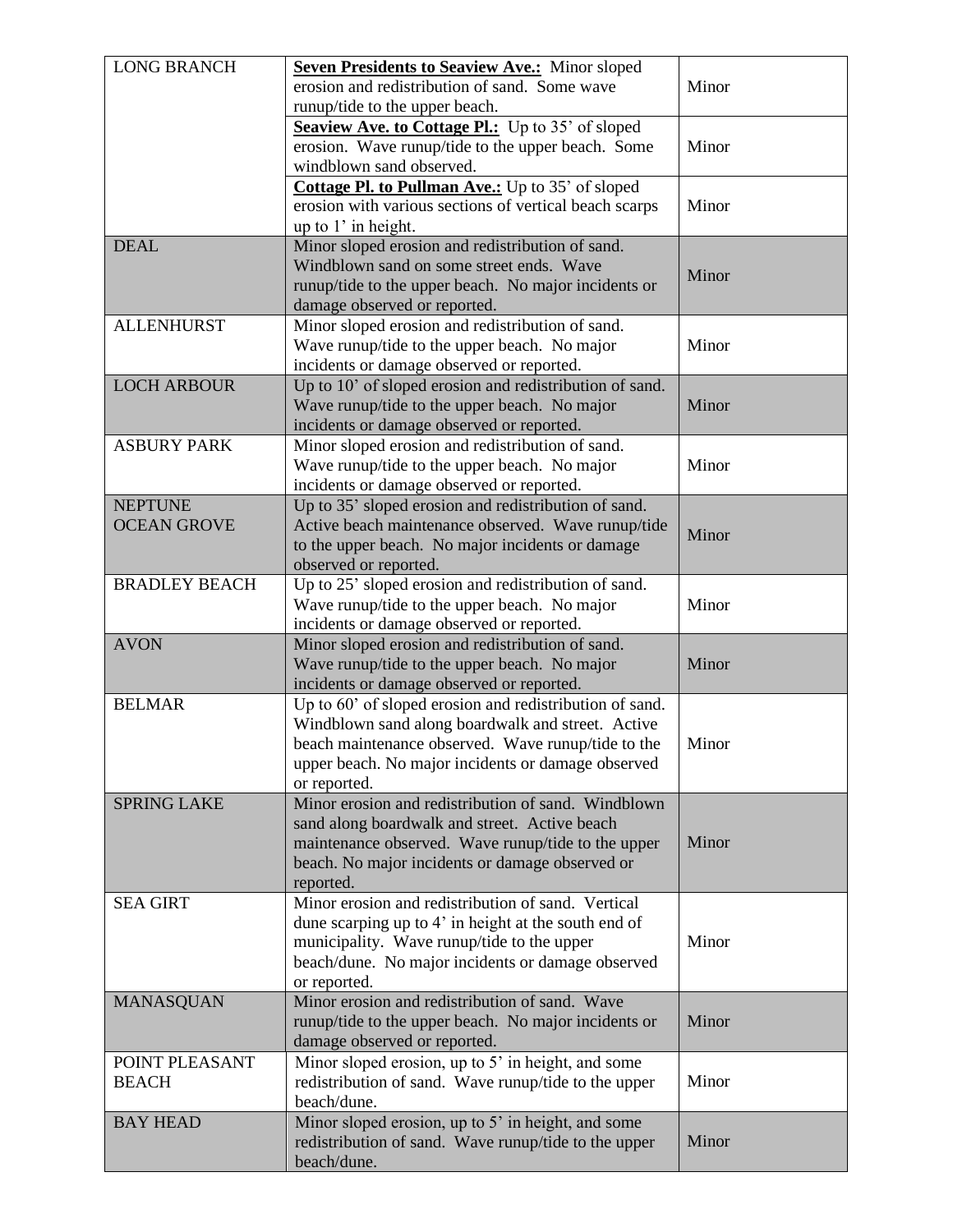| <b>MANTOLOKING</b>                                                             | Minor sloped erosion, up to 4' in height, and some<br>redistribution of sand. Wave runup/tide to the upper<br>beach/dune.                                                                                                                                          | Minor |
|--------------------------------------------------------------------------------|--------------------------------------------------------------------------------------------------------------------------------------------------------------------------------------------------------------------------------------------------------------------|-------|
| <b>BRICK</b>                                                                   | Minor sloped erosion, up to 4' in height, and some<br>redistribution of sand. Wave runup/tide to the upper<br>beach/dune.                                                                                                                                          | Minor |
| <b>TOMS RIVER</b><br><b>NORMANDY BEACH</b><br>through MONTEREY<br><b>BEACH</b> | Minor sloped erosion, up to 4' in height, and some<br>redistribution of sand. Wave runup/tide to the upper<br>beach/dune.                                                                                                                                          | Minor |
| <b>LAVALLETTE</b>                                                              | Minor sloped erosion, up to 4' in height, and some<br>redistribution of sand. Wave runup/tide to the upper<br>beach/dune.                                                                                                                                          | Minor |
| <b>TOMS RIVER</b><br><b>ORTLEY BEACH</b>                                       | Minor sloped erosion, up to 4' in height, and some<br>redistribution of sand. Pre-existing vertical dune<br>scarping, from 5 <sup>th</sup> Ave. to 7 <sup>th</sup> Ave., experienced some<br>additional minor erosion. Wave runup/tide to the<br>upper beach/dune. | Minor |
| <b>SEASIDE HEIGHTS</b>                                                         | Minor sloped erosion, up to 4' in height, and some<br>redistribution of sand. Wave runup/tide to the upper<br>beach/dune.                                                                                                                                          | Minor |
| <b>SEASIDE PARK</b>                                                            | Minor sloped erosion, up to 4' in height, and some<br>redistribution of sand. Wave runup/tide to the upper<br>beach/dune.                                                                                                                                          | Minor |
| <b>BERKELEY TWP.</b><br><b>S. SEASIDE PARK</b>                                 | Minor sloped erosion, up to 4' in height, and some<br>redistribution of sand. Wave runup/tide to the upper<br>beach/dune.                                                                                                                                          | Minor |
| <b>ISLAND BEACH</b><br><b>STATE PARK</b>                                       | No major incidents or damage observed or reported.                                                                                                                                                                                                                 | Minor |
| <b>BARNEGAT LIGHT</b>                                                          | No major incidents or damage observed or reported.                                                                                                                                                                                                                 | Minor |
| LONG BEACH TWP.<br><b>LOVELADIES</b>                                           | Minor sloped erosion, up to 3' in height, and some<br>redistribution of sand. Wave runup/tide to the upper<br>beach/dune.                                                                                                                                          | Minor |
| <b>HARVEY CEDARS</b>                                                           | Minor sloped erosion, up to 3' in height, and some<br>redistribution of sand. Wave runup/tide to the upper<br>beach/dune.                                                                                                                                          | Minor |
| LONG BEACH TWP.<br>NORTH BEACH                                                 | Minor sloped erosion, up to 3' in height, and some<br>redistribution of sand. Wave runup/tide to the upper<br>beach/dune.                                                                                                                                          | Minor |
| <b>SURF CITY</b>                                                               | Minor sloped erosion, up to 3' in height, and some<br>redistribution of sand. Wave runup/tide to the upper<br>beach/dune.                                                                                                                                          | Minor |
| <b>SHIP BOTTOM</b>                                                             | Minor sloped erosion, up to 3' in height, and some<br>redistribution of sand. Wave runup/tide to the upper<br>beach/dune.                                                                                                                                          | Minor |
| LONG BEACH TWP.<br><b>BRANT BEACH</b><br>through N. BEACH<br><b>HAVEN</b>      | Minor sloped erosion, up to 3' in height, and some<br>redistribution of sand. Wave runup/tide to the upper<br>beach/dune.                                                                                                                                          | Minor |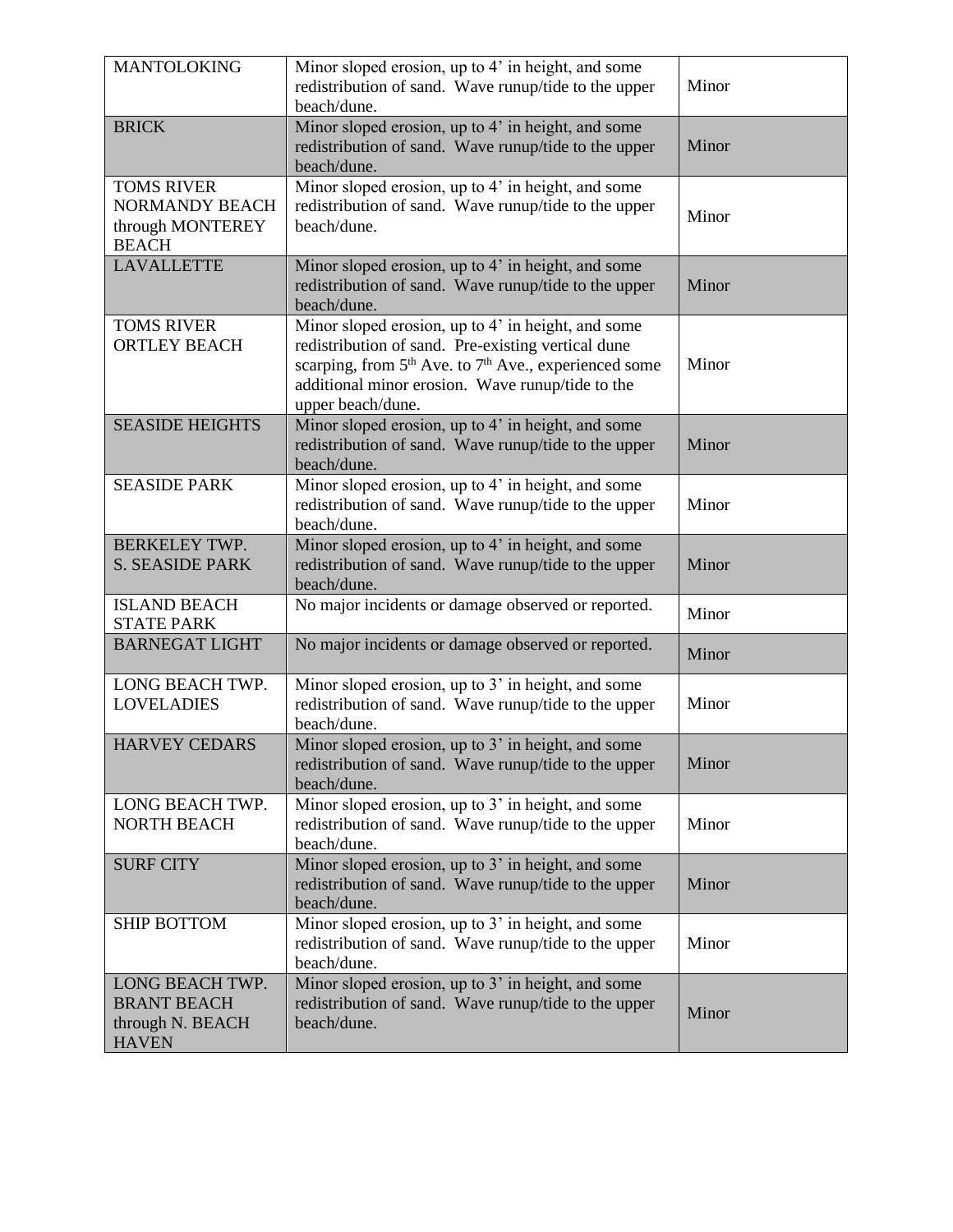| <b>BEACH HAVEN</b>                     | Minor sloped erosion, up to 3' in height, and<br>redistribution of sand. Wave runup/tide to the upper<br>beach/dune. Pre-existing vertical dune scarps, from<br>Fairview Ave. to Belvoir Ave. experienced some<br>additional erosion, up to 2' in height.                                                                                                                                                                                                                     | Minor |
|----------------------------------------|-------------------------------------------------------------------------------------------------------------------------------------------------------------------------------------------------------------------------------------------------------------------------------------------------------------------------------------------------------------------------------------------------------------------------------------------------------------------------------|-------|
| LONG BEACH TWP.<br><b>HOLGATE</b>      | Minor sloped erosion and redistribution of sand.<br>Wave runup/tide to the upper beach/dune. Pre-<br>existing vertical dune scarps, near Pershing Ave.,<br>experienced some additional erosion, up to 2' in<br>height.                                                                                                                                                                                                                                                        | Minor |
| <b>BRIGANTINE</b>                      | Up to 25' of sloped erosion, $1'$ - 2' in height<br>throughout the City. 10th St. N. through 15th St. N.<br>continues to experience more enhanced erosion; little<br>to no beach at 15 <sup>th</sup> St. N. and 14 <sup>th</sup> St. N. Some wave<br>runup/tide to the upper beach/dunes/revetment.                                                                                                                                                                           | Minor |
| <b>ATLANTIC CITY</b>                   | Inlet Seawall and Terminal Jetty area: No incidents<br>or damage observed or reported. Evidence of splash<br>over near Flagship Resort                                                                                                                                                                                                                                                                                                                                        | Minor |
|                                        | <b>Inlet Jetty to Ventnor Border:</b> Up to 25' of sloped<br>erosion, $1'$ - $2'$ in height throughout the City with<br>several stretches of vertical beach scarping, up to 2' in<br>height north of the Steel Pier (Maryland Ave.). Some<br>wave runup/tide to the upper beach/dunes.                                                                                                                                                                                        | Minor |
| <b>VENTNOR</b>                         | Up to 25' of Sloped erosion, $1'$ - 2' in height<br>throughout the City with several stretches of vertical<br>beach scarping, up to 1' in height. Some wave<br>runup/tide to the upper beach/dunes.                                                                                                                                                                                                                                                                           | Minor |
| <b>MARGATE</b>                         | Sloped erosion, $1'$ - $2'$ in height, with several stretches<br>of vertical beach scarping, up to 1' in height. Some<br>wave runup/tide to the upper beach/dunes throughout<br>the City.                                                                                                                                                                                                                                                                                     | Minor |
| <b>LONGPORT</b>                        | Sloped erosion, $1'$ - $2'$ in height. Some sections of<br>vertical beach scarps up to 2' in height. Some wave<br>runup/tide to the upper beach/dunes throughout the<br>Borough.                                                                                                                                                                                                                                                                                              | Minor |
| <b>OCEAN CITY</b>                      | Up to $25'$ of sloped erosion, $1'$ - 3' in height<br>throughout the City. Various sections of vertical<br>beach scarps, up to 2' in height north of the Music<br>Pier (8 <sup>th</sup> Street). Vicinity of 5 <sup>th</sup> St. experienced some<br>additional erosion to the pre-existing vertical scarps in<br>the dune/stockpile between $5th$ St. and $6th$ St.; only<br>some minor additional losses. Some wave runup/tide<br>to the upper beach/dunes throughout City. | Minor |
| <b>UPPER TWP.</b><br><b>STRATHMERE</b> | Up to 20' of sloped erosion, 1' in height. Additional<br>vertical dune scarping up to 4' in height and 1' in<br>width near Seaview Avenue. Wave runup/tide to the<br>upper beach/dune. No major incidents or damage<br>observed or reported.                                                                                                                                                                                                                                  | Minor |
| <b>SEA ISLE CITY</b>                   | Whale Beach to 90 <sup>th</sup> Street: Up to 50' of sloped<br>erosion, $1' - 2'$ in height. Wave runup/tide to the<br>upper beach/dune.<br>90 <sup>th</sup> Street to Townsend Inlet Waterfront Park:<br>Up to 20' of sloped erosion, $1'-2'$ in height (90 <sup>th</sup> St.<br>to $93rd$ St.). Wave runup/tide to the upper beach/dune.<br>Existing dune scarp at Waterfront Park not heavily<br>impacted.                                                                 | Minor |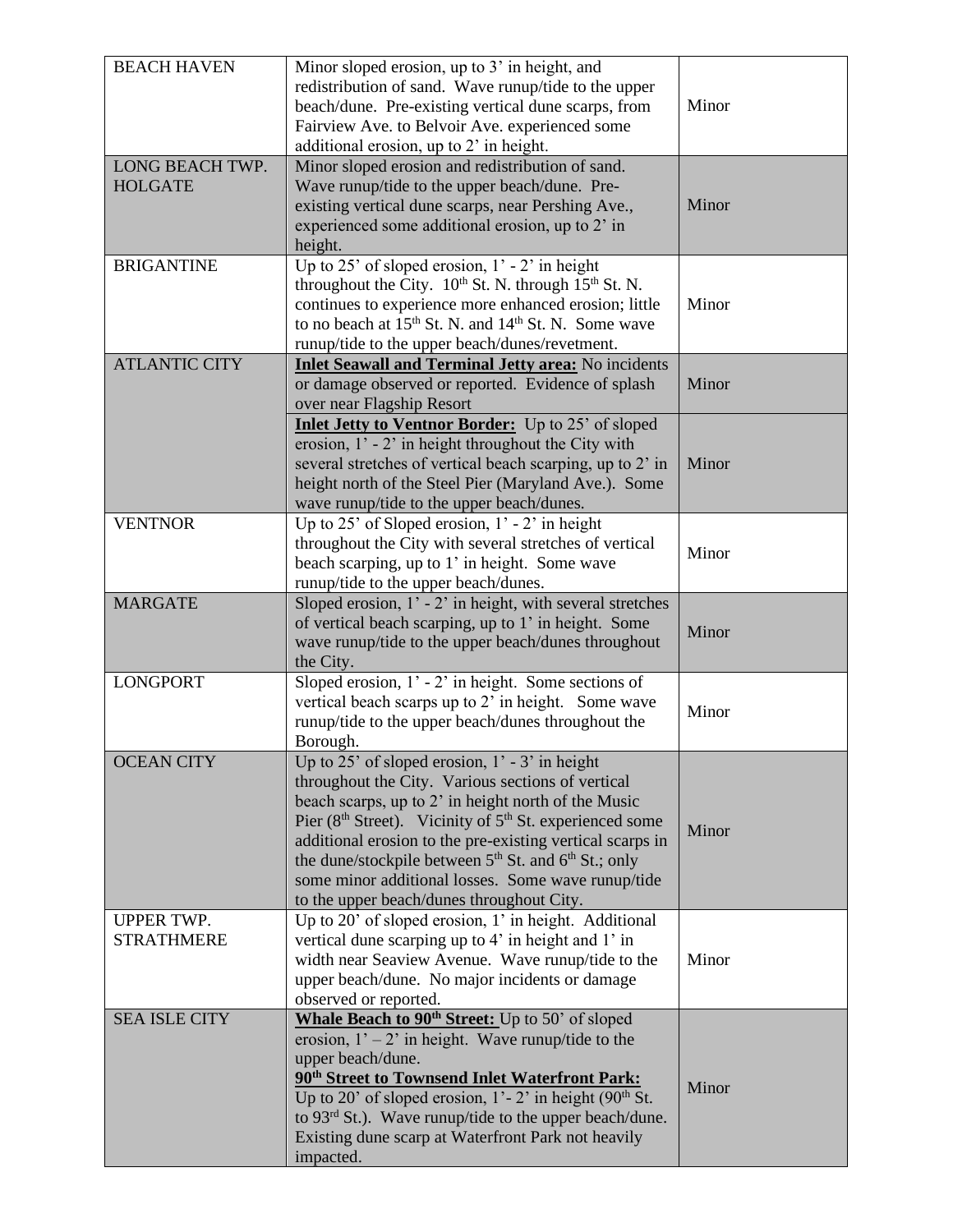| <b>AVALON</b>          | Up to 30' of sloped erosion, $1' - 2'$ in height with                          |       |
|------------------------|--------------------------------------------------------------------------------|-------|
|                        |                                                                                |       |
|                        | vertical cut to dune up to 6' in height and up to 12' in                       | Minor |
|                        | width (near 13 <sup>th</sup> St. and 14 <sup>th</sup> St.). Wave runup/tide to |       |
|                        | the upper beach/dune.                                                          |       |
| <b>STONE HARBOR</b>    | Up to 30' of sloped erosion, $1'$ - 2' feet in height.                         |       |
|                        | Wave runup/tide to the upper beach/dune. No major                              | Minor |
|                        | incidents or damage observed or reported.                                      |       |
| NORTH WILDWOOD         | Hereford Inlet & Surf Ave: No major incidents or                               |       |
|                        | damage observed or reported to the inlet beach and                             | Minor |
|                        | inlet seawall. Wave runup/tide to the upper                                    |       |
|                        | beach/dune                                                                     |       |
|                        | $2nd$ Ave. to 15 <sup>th</sup> Ave.: Up to 20' of sloped erosion, 1'           |       |
|                        | to 2' in height with vertical beach scarps up to 2' in                         |       |
|                        | height and dune scarps up to 3' in height and 2' in                            |       |
|                        | width near $14th$ Ave. Wave runup/tide to the upper                            |       |
|                        | beach/dune. Minor damage to the 14 <sup>th</sup> Ave. crossover                | Minor |
|                        |                                                                                |       |
|                        | 15 <sup>th</sup> Ave. to Wildwood border: Up to 20' of sloped                  |       |
|                        | erosion, $1'-2'$ in height. Wave runup/tide to the                             |       |
|                        | upper beach/dune.                                                              |       |
| WILDWOOD CITY          | Minor erosion and redistribution of sand. No major                             |       |
|                        | incidents or damage observed or reported. Wave                                 | Minor |
|                        | runup/tide to the upper beach. Evidence of minor                               |       |
|                        | ponding.                                                                       |       |
| WILDWOOD CREST         | Minor erosion and redistribution of sand. No major                             |       |
|                        | incidents or damage observed or reported. Wave                                 |       |
|                        | runup/tide to the upper beach/dune. Evidence of                                | Minor |
|                        | ponding.                                                                       |       |
| LOWER TWP.             | Up to 30' of sloped erosion, 1' in height. No major                            |       |
| <b>DIAMOND BEACH</b>   | incidents or damage observed or reported. Wave                                 | Minor |
|                        | runup/tide to the upper beach/dune                                             |       |
| <b>CAPE MAY CITY</b>   | Up to 20' of sloped erosion, $1'$ to 2' in height.                             |       |
|                        |                                                                                |       |
|                        | Vertical dune scarp, up to $6'$ in height and $4'$ in width                    | Minor |
|                        | at Wilmington Ave. Wave runup/tide to the upper                                |       |
|                        | beach/dune.                                                                    |       |
| <b>LOWER TWP./WEST</b> | Up to 20' of sloped erosion, $1'$ to 2' in height. No                          | Minor |
| <b>CAPE MAY</b>        | major incidents or damage observed or reported.                                |       |
| <b>CAPE MAY POINT</b>  | Minor erosion and redistribution of sand. No major                             | Minor |
|                        | incidents or damage observed or reported.                                      |       |
| <b>LOWER DELAWARE</b>  | North Cape May/Villas: Minor sloped erosion and                                |       |
| <b>BAY</b>             | redistribution of sand. Wave runup/tide to the upper                           |       |
|                        | beach/dune. No major incidents or damage observed                              | Minor |
|                        | or reported.                                                                   |       |
|                        | Del Haven/Pierces Point/Reeds Beach: Minor                                     |       |
|                        | sloped erosion and redistribution of sand. Wave                                |       |
|                        | runup/tide to the upper beach. No major incidents or                           | Minor |
|                        | damage observed or reported.                                                   |       |
|                        |                                                                                |       |
| <b>DELAWARE</b>        | <b>East Point:</b> Minor sloped erosion and redistribution                     |       |
| <b>BAY/RIVER</b>       | of sand. Wave runup/tide to the upper                                          |       |
|                        | beach/geotubes/gabion baskets. Additional ACB mats                             | Minor |
|                        | exposed at geotube project site – revealed one                                 |       |
|                        | damaged block. No major incidents or damage                                    |       |
|                        | reported.                                                                      |       |